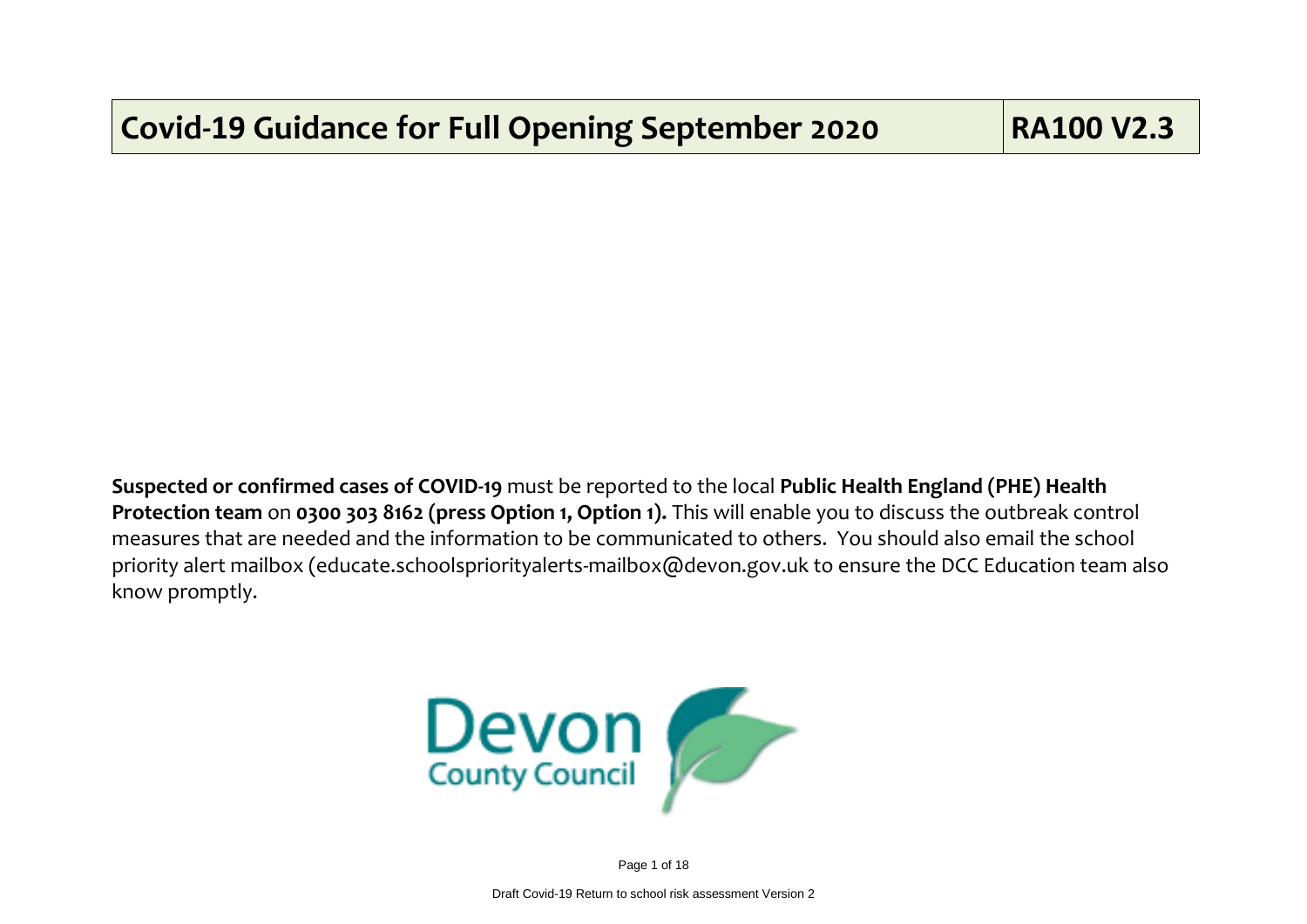|                                                                                                                                                                                                                                                                                                                                                                                                                                                                                                                                                                                | Establishment/Department:<br><b>Newton Poppleford Primary School</b> | <b>Establishment Risk</b><br>Assessment                                                                                                                                     | <b>RA100 V2</b> |  |
|--------------------------------------------------------------------------------------------------------------------------------------------------------------------------------------------------------------------------------------------------------------------------------------------------------------------------------------------------------------------------------------------------------------------------------------------------------------------------------------------------------------------------------------------------------------------------------|----------------------------------------------------------------------|-----------------------------------------------------------------------------------------------------------------------------------------------------------------------------|-----------------|--|
| Devon                                                                                                                                                                                                                                                                                                                                                                                                                                                                                                                                                                          | <b>Address:</b><br>School Lane, Newton Poppleford. EX10 OEL          |                                                                                                                                                                             |                 |  |
| Person(s)/Group at Risk                                                                                                                                                                                                                                                                                                                                                                                                                                                                                                                                                        |                                                                      | Date assessment completed:                                                                                                                                                  |                 |  |
| <b>Staff, Pupils, Visitors and Contractors</b><br>Return to school risk assessment – based on the principles and guidance contained within DfE<br><b>Guidance, latest: Guidance for Full Opening: Link:</b><br>www.gov.uk/government/publications/actions-for-schools-during-the-coronavirus-<br>outbreak/guidance-for-full-opening-schools                                                                                                                                                                                                                                    |                                                                      | This document is to remain under<br>constant review due to the fast-<br>changing nature of DfE / Government<br>guidance in response to the challenges<br>posed by Covid-19. |                 |  |
| It is a legal requirement that schools should revisit and update their risk assessments (building<br>on the learning to date and the practices they have already developed), to consider the<br>additional risks and control measures to enable a return to full capacity in the autumn term.<br>This risk assessment is generic, and each school is responsible for reviewing and amending to<br>ensure it is applicable to their setting and the latest government guidance and must consult<br>with their staff regarding the risks and control measures being implemented. |                                                                      |                                                                                                                                                                             |                 |  |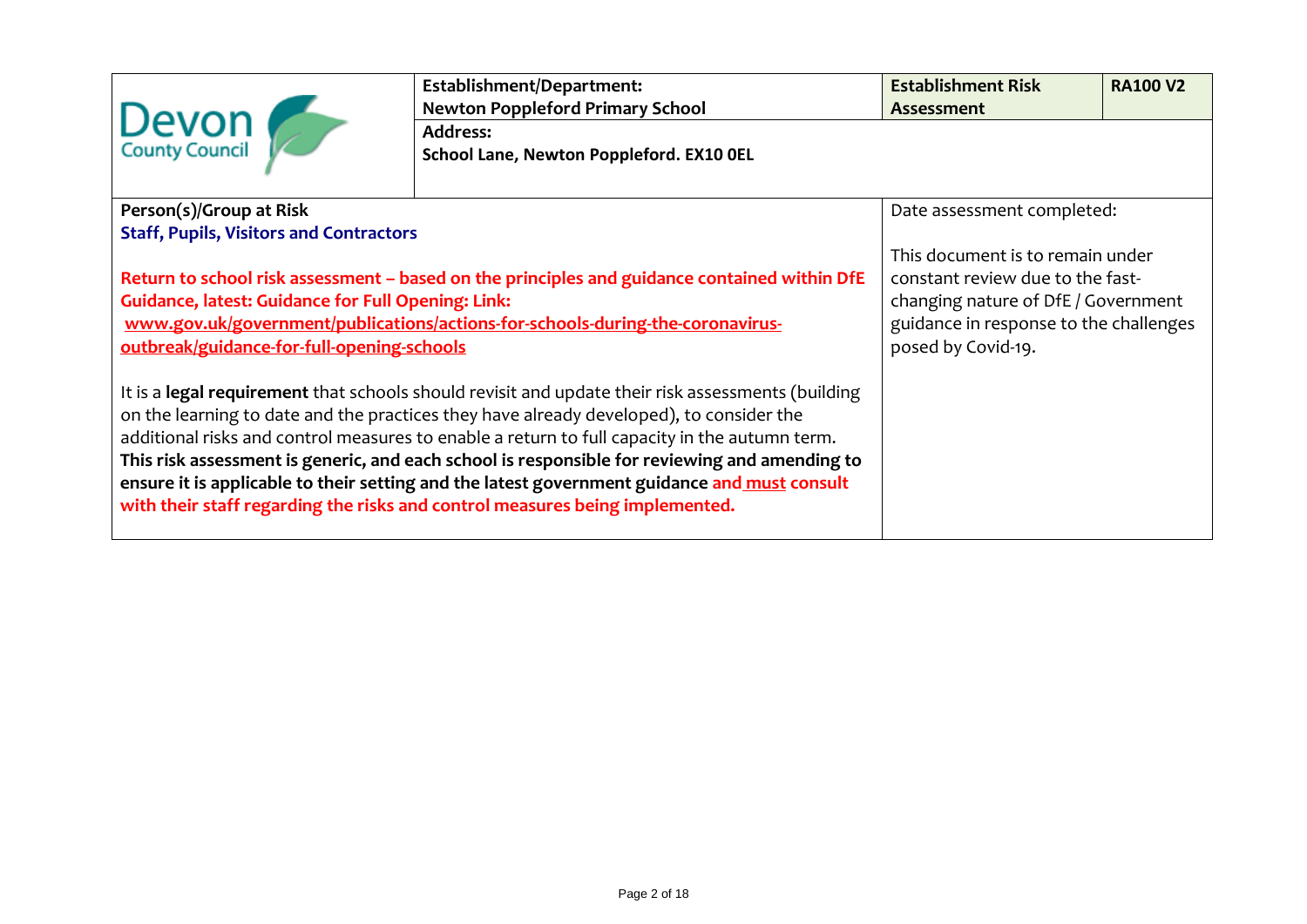| <b>Significant Hazard Section</b><br>Social distancing and reducing<br>risk of transmission                                      | <b>Control measures in place</b><br>Additional measures or actions not included in this column below<br>should be put in the assessor's recommendations at the end of this<br>document                                                                                                                                                                                                                                                                                                                                                                                                                                                                                                                                                                                                                                                                                                                                                                                             | <b>Optional: School's comments</b><br>re. mitigations put in place |
|----------------------------------------------------------------------------------------------------------------------------------|------------------------------------------------------------------------------------------------------------------------------------------------------------------------------------------------------------------------------------------------------------------------------------------------------------------------------------------------------------------------------------------------------------------------------------------------------------------------------------------------------------------------------------------------------------------------------------------------------------------------------------------------------------------------------------------------------------------------------------------------------------------------------------------------------------------------------------------------------------------------------------------------------------------------------------------------------------------------------------|--------------------------------------------------------------------|
| <b>Definition of close contact</b>                                                                                               | When completing your risk assessment, it is important that your<br>mitigations control measures in all aspects of the school day, considers<br>PHE definition of 'close contact'. The following definition of 'close<br>contact':<br>Manage confirmed cases of coronavirus (COVID-19) amongst the school<br>community. (Close contact means):<br>direct close contacts - face to face contact with an infected<br>individual for any length of time, within 1 metre, including being<br>coughed on, a face to face conversation, or unprotected physical<br>contact (skin-to-skin)                                                                                                                                                                                                                                                                                                                                                                                                 |                                                                    |
| Entrance and egress to school site<br>causing large groups of people inside<br>school grounds compromising social<br>distancing. | KS2 children to be left at main school gates by parents to go into main school<br>and follow one way system.<br>Pre-school, Reception, Year 1 and 2 children to arrive with maximum one<br>parent, parent and child to SD and follow one-way system and child to leave<br>parent outside classroom.<br>Parents to continue following one-way system after dropping off children.<br>Staggered start times to be established, to allow separation between groups<br>and to ensure no overcrowding.<br>Regularly review and test function of procedures and make any identified<br>necessary changes<br>Process for safely removing and disposing of / storing face coverings when<br>pupils and staff who use them arrive at school and communicated clearly to<br>them, following the recommendations in the government guidance Staying safe<br>outside of your home: face coverings and Guidance for Full Opening.<br>Pupils must be instructed to wash their hands, on arrival. |                                                                    |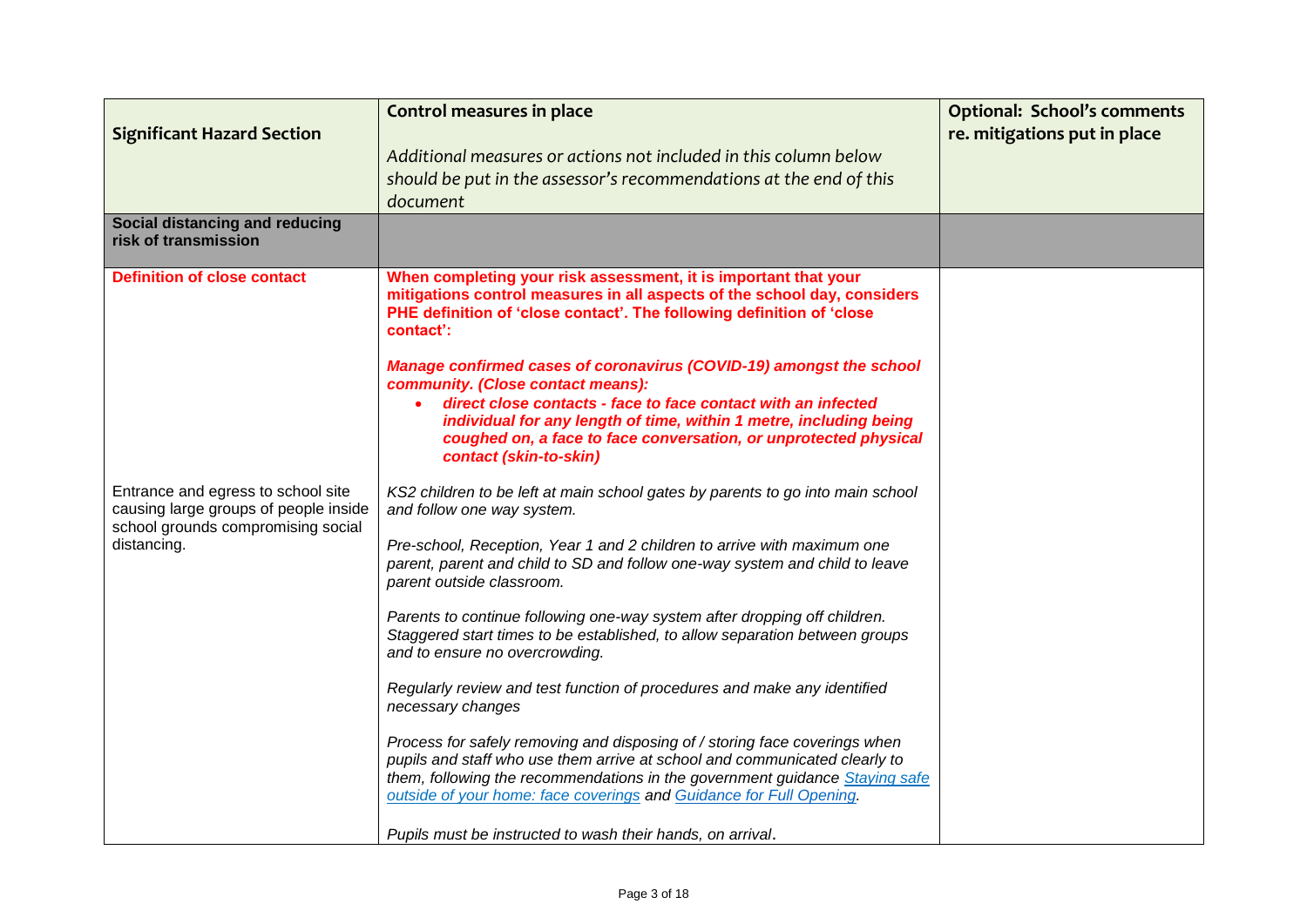| Parents gathering at school gate not<br>social distancing                       | Parent drop off and collection staggered to reducing any potential congestion,<br>one-way system created to ensure no need for anyone to pass one another                                                                                                                                                                                                                                                                                                                                                                       |  |
|---------------------------------------------------------------------------------|---------------------------------------------------------------------------------------------------------------------------------------------------------------------------------------------------------------------------------------------------------------------------------------------------------------------------------------------------------------------------------------------------------------------------------------------------------------------------------------------------------------------------------|--|
|                                                                                 | Make clear to parents that they cannot gather at entrance gates or doors or<br>enter the site (unless they have a pre-arranged appointment, which should be<br>conducted safely.)                                                                                                                                                                                                                                                                                                                                               |  |
| Overcrowding in classrooms and<br>corridors.                                    | Children are to be grouped into consistent groups with contact between groups<br>avoided and group size to be limited to 12 during periods of lockdown (see<br>Curriculum section below). Desks should be forward facing and spaced as far<br>apart as possible (except in Y1 and below where it is accepted this isn't<br>possible) and arranged so that face to face seating is avoided.<br>Routines created and practiced for leaving the classroom (for break, lunch and<br>exercise) and for returning to classroom after. |  |
|                                                                                 | Set out classrooms where possible to ensure access to outside space and their<br>age appropriate equipment and resources, whilst preventing mixing with other<br>groups. Removal of some furniture may be required to enable this.                                                                                                                                                                                                                                                                                              |  |
|                                                                                 | Reduce movement around the school using timetabling and appropriate<br>selection of classroom or other learning environments.                                                                                                                                                                                                                                                                                                                                                                                                   |  |
| Risk of transmission within EYFS<br>settings                                    | Updated Guidance for EYFS (2 July 2020) to be<br>followed.https://www.gov.uk/government/publications/coronavirus-covid-19-<br>early-years-and-childcare-closures/coronavirus-covid-19-early-years-and-<br>childcare-closures removes keeping children in small consistent groups within<br>settings, but still minimising mixing where possible taking into consideration<br>increased risk factor to staff.                                                                                                                    |  |
| Groups mixing during breaks and<br>lunchtime compromising social<br>distancing. | Staggered break times and ensure appropriate supervision is in place. Use<br>different playground and field locations where possible Staggered lunchtimes &<br>in set groups with handwashing - tables kept apart. Or lunches delivered to<br>classrooms if necessary. Ensuring everyone keeps further apart than normal.<br>Cleaning of tables between uses by different groups.                                                                                                                                               |  |
| Groups mixing during extra-curricular<br>provision                              | Extra-curricular activities if offered will be in single age groups.<br>Twilight and breakfast clubs to be set up to allow no mixing between different<br>year groups, staffing will also be managed to reflect the 'class bubbles' and<br>following relevant guidelines                                                                                                                                                                                                                                                        |  |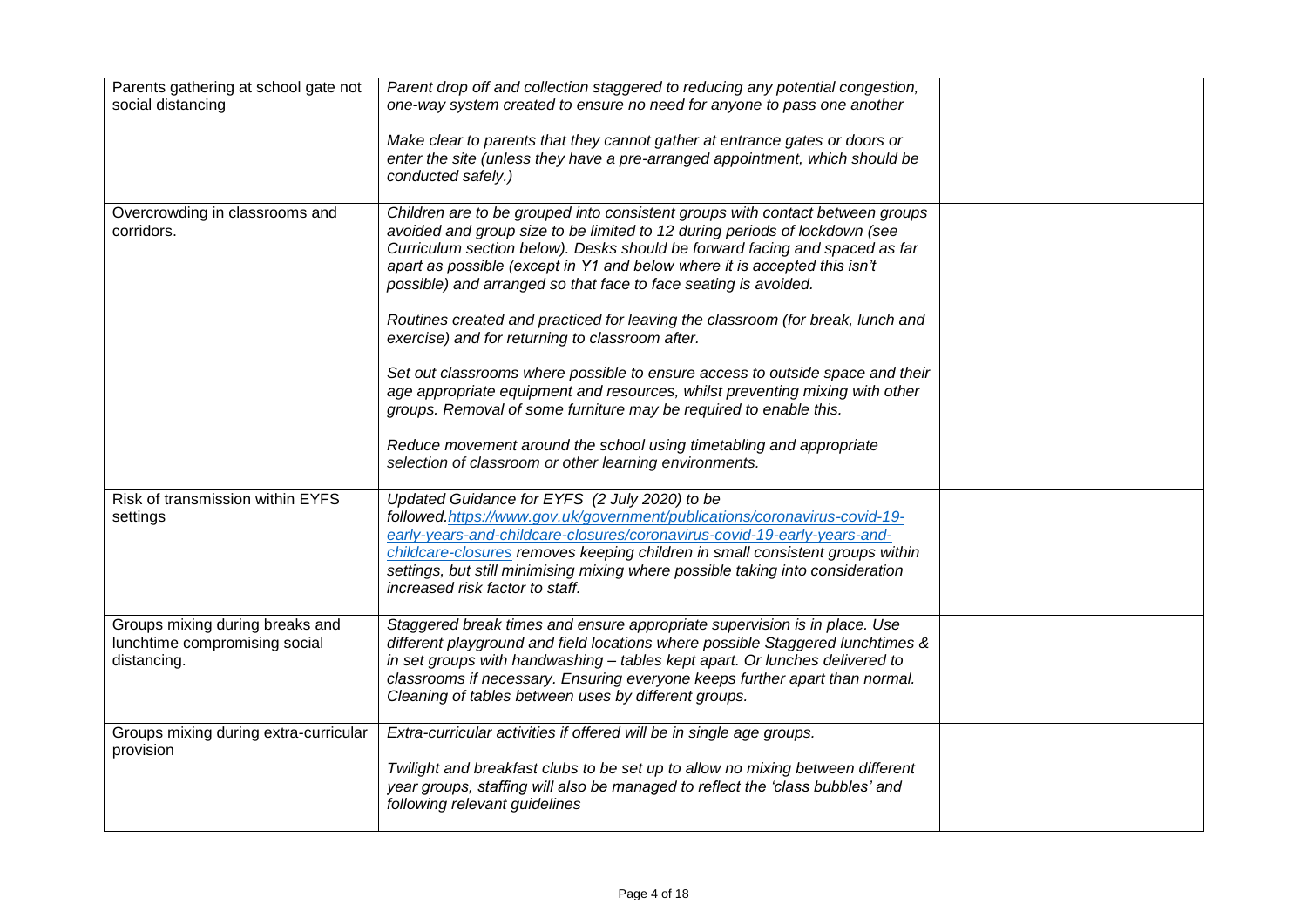| Spread of virus due to increased<br>numbers of people within the<br>building.<br><b>Staff</b>             | Inform parents that if their child needs to be accompanied to school only one<br>parent should attend<br>Parents only coming into building to use staircase as part of one-way system -<br>deep cleaning of this area when all parents have left at beginning and end of<br>day. All movement following one-way systems in place<br>Staff should maintain Public health guidance of 2m wherever possible. If                                                                                                                                                                                                                                                  |  |
|-----------------------------------------------------------------------------------------------------------|---------------------------------------------------------------------------------------------------------------------------------------------------------------------------------------------------------------------------------------------------------------------------------------------------------------------------------------------------------------------------------------------------------------------------------------------------------------------------------------------------------------------------------------------------------------------------------------------------------------------------------------------------------------|--|
|                                                                                                           | reduced to 1m as long as mitigations are in place, e.g. not face to face or<br>wearing PPE (face covering doesn't count) or a Perspex screen in place. The<br>priority is always to try to maintain 2m social distancing, but where this cannot<br>be achieved, regular hand washing/cleaning and good respiratory hygiene are<br>also important for both staff and pupils.                                                                                                                                                                                                                                                                                   |  |
| Premises related matters                                                                                  |                                                                                                                                                                                                                                                                                                                                                                                                                                                                                                                                                                                                                                                               |  |
| Changes to building use being safe<br>for pupils & staff - e.g. storage, one-<br>way systems, floor tape. | Reviewed Whole school risk assessment (RA22) and updated as necessary, to<br>ensure control measures remain suitable and in place.<br>One-way systems and layout being used to ensure ease of access to outdoor<br>space, no equipment shared between groups, unless through cleaning process<br>carried out beforehand.<br>Fire evacuation procedures reviewed, all staff trained in new procedures,<br>fortnightly fire drills to take place initially.                                                                                                                                                                                                     |  |
| First Aid procedures - Reduced<br>numbers of first aiders and Paediatric<br>first aider.                  | Reviewed First Aid risk assessment (RA22). First aid and PFA trained staff<br>available at all times. Communication of first aid arrangements during daily<br>bulletin board and weekly staff briefings.<br>PPE within first aid supplies                                                                                                                                                                                                                                                                                                                                                                                                                     |  |
| <b>Fire Procedures</b>                                                                                    | Reviewed fire risk assessment taking into consideration changes made to the<br>layout, and the impact this may have on fire evacuation and escape routes.<br>Testing and monitoring regimes continue for fire detection, alarm systems and<br>fire extinguishers and interim arrangements (such as doors propped open<br>where necessary to reduce hand contact), are managed so that they do not<br>compromise fire protection (and security) measures.<br>Constant review of fire evacuation routes and assembly points to ensure that<br>social distancing guidelines are being met after weekly fire drills. Markings at<br>assembly points to assist SD. |  |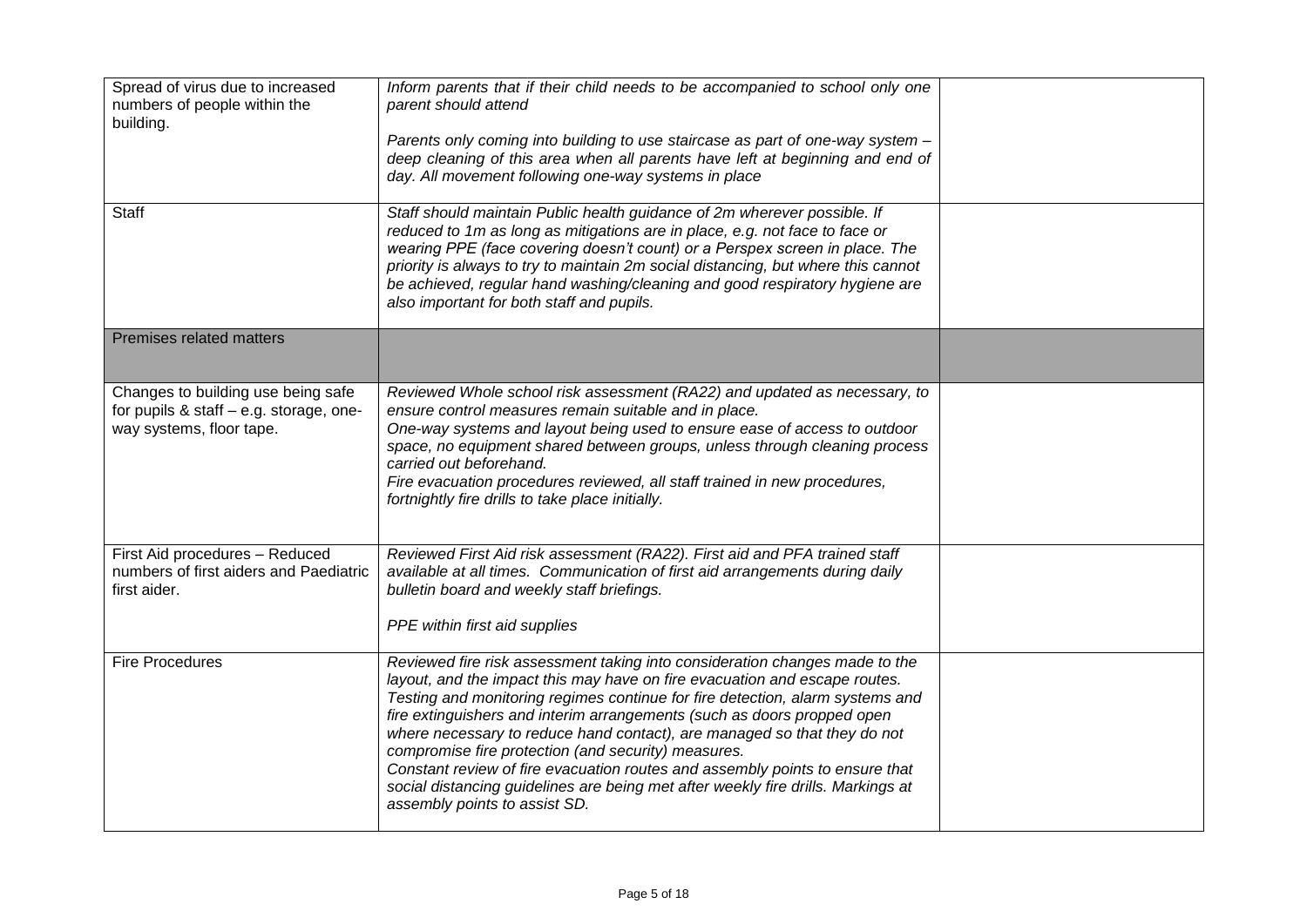| Water hygiene - management of<br>legionella                                                 | Reviewed the water hygiene management plan. All agreed regimes for flushing<br>and monitoring of temperatures have been maintained throughout any period<br>of closure / partial opening.                                                                                                                                                                                                                                                                                                                                                                                                              |  |
|---------------------------------------------------------------------------------------------|--------------------------------------------------------------------------------------------------------------------------------------------------------------------------------------------------------------------------------------------------------------------------------------------------------------------------------------------------------------------------------------------------------------------------------------------------------------------------------------------------------------------------------------------------------------------------------------------------------|--|
| Using and monitoring new practices<br>to reduce risk of Covid-19<br>transmission            | Training of all staff via briefing prior to start - to include contents of this RA,<br>alternative layouts and changes to fire evacuation routes, use of PPE, location<br>of designated room for suspected cases.<br>Weekly briefings, use of daily update bulletin board in entrance area.<br>Headteachers and school leaders will monitor arrangements throughout the<br>day and make remedial actions where needed, then update RA. Clear<br>communication channels for opportunities for all employees to raise concerns /<br>make suggestions - email, Google classroom staff site and in person. |  |
| Management of premises related<br>risks e.g. asbestos, delayed statutory<br>testing (LOLER) | Communication arrangements to ensure that requirements and controls are<br>understood by responsible persons (e.g. signing in processes for contractors).<br>If equipment is not within statutory test periods (e.g. lifts and hoists) then it<br>should be taken out of use until the inspection and test can be completed.<br>Currently all necessary inspections are up to date                                                                                                                                                                                                                     |  |
| Staff rooms and offices to comply<br>with social distancing and safe<br>working practice    | Numbers of people reduced at one time on a rota to allow social distancing -<br>chairs placed apart. Avoiding unnecessary gatherings. Reduction of the use of<br>communal / shared facilities such as tea and coffee facilities and staff<br>encouraged to bring their own food and utensils. Enhanced cleaning regimes<br>as per below.                                                                                                                                                                                                                                                               |  |
| Ventilation to reduce spread                                                                | AA to open all windows before school, all doors propped open to avoid the<br>need to touch door handles where safe to do so. Breathable building systems<br>in all areas to be permanently on                                                                                                                                                                                                                                                                                                                                                                                                          |  |
| Management of waste                                                                         | Ensure bins for tissues are emptied throughout the day.<br>Follow Guidance on disposal of PPE waste (such as used fluid resistant<br>masks)                                                                                                                                                                                                                                                                                                                                                                                                                                                            |  |
| Management of incoming goods                                                                | Consider how to manage supplies coming into the school, which takes into<br>consideration SD and hygiene measures. E.g. drop-off point - one person<br>controls the process etc.                                                                                                                                                                                                                                                                                                                                                                                                                       |  |
| School owned outdoor play<br>equipment                                                      | Promote good hygiene and social distancing using signage and other methods<br>of comms (community noticeboards, school newsletters) to set out: maximum<br>numbers to enable SD, cleaning regimes where applicable for high traffic touch<br>points such as slides, monkey bars and climbing frames / walls, playhouses<br>and huts, crawl through tunnels and tube slides, exercise equipment, gates,                                                                                                                                                                                                 |  |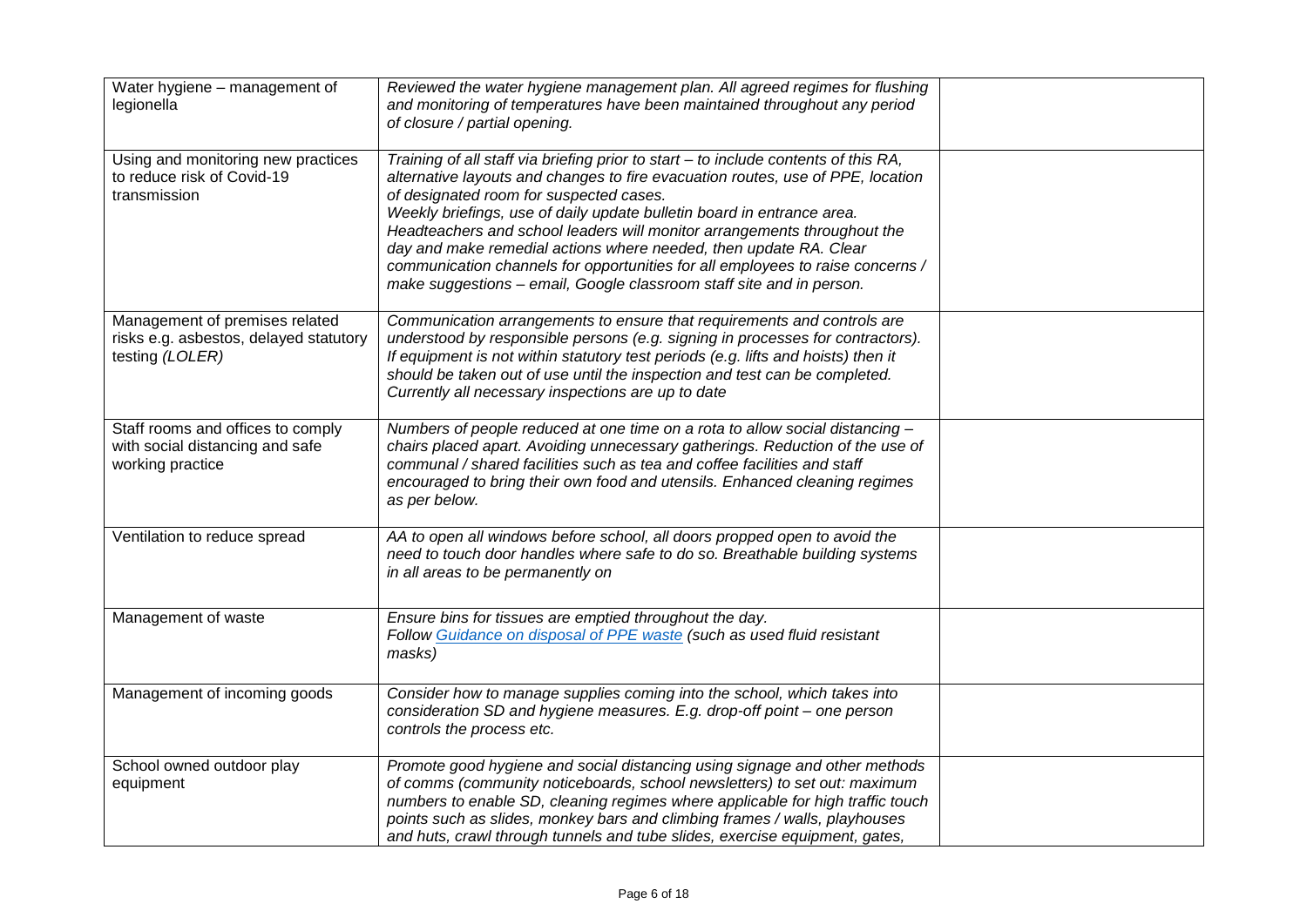|                                           | benches and picnic tables, refuse areas and bins. Encourage effective<br>sanitation by users, parents etc. Consult guidance on Managing Outdoor<br>Playgrounds for equipment also used by the community.<br>When used by the school, it must be appropriately cleaned between groups of<br>children and only used by one group at a time.                                                                                                                                                                                                                                                                                                                                                                                                                                                                                                                                                                                                                                                                                                                                                                                                                                                                                                                                                                                                                                                                                                                                                                                                           |  |
|-------------------------------------------|-----------------------------------------------------------------------------------------------------------------------------------------------------------------------------------------------------------------------------------------------------------------------------------------------------------------------------------------------------------------------------------------------------------------------------------------------------------------------------------------------------------------------------------------------------------------------------------------------------------------------------------------------------------------------------------------------------------------------------------------------------------------------------------------------------------------------------------------------------------------------------------------------------------------------------------------------------------------------------------------------------------------------------------------------------------------------------------------------------------------------------------------------------------------------------------------------------------------------------------------------------------------------------------------------------------------------------------------------------------------------------------------------------------------------------------------------------------------------------------------------------------------------------------------------------|--|
| Hiring out premises                       | The school will ensure they are considering carefully how to hire out to external<br>bodies or organisations, such as external coaches or after-school or holiday<br>clubs or activities. Such arrangements can only operate within their wider<br>protective measures and should also have regard to any other relevant<br>government guidance. For example, where opening up school leisure facilities<br>for external use, ensuring they do so in line with government guidance on<br>working safely during coronavirus (COVID-19) for providers of grassroots sport<br>and gym or leisure facilities.                                                                                                                                                                                                                                                                                                                                                                                                                                                                                                                                                                                                                                                                                                                                                                                                                                                                                                                                           |  |
| Cleaning and reducing contamination       |                                                                                                                                                                                                                                                                                                                                                                                                                                                                                                                                                                                                                                                                                                                                                                                                                                                                                                                                                                                                                                                                                                                                                                                                                                                                                                                                                                                                                                                                                                                                                     |  |
| Contaminated surfaces spreading<br>virus. | Classroom based resources such as sports, art and science equipment can be<br>used and shared within the bubble. Such resources should be cleaned<br>frequently and meticulously and always between bubbles or rotated to allow<br>them to be left unused and out of reach for a period of 48 hours (72 hours for<br>plastics) between use by different bubbles. In order to facilitate cleaning,<br>remove unnecessary items from learning environments where there is space to<br>store them elsewhere. Public health advice is to remove all soft toys, and any<br>toys that are hard to clean, such as those with intricate parts. Where<br>practicable, remove soft furnishings, for example pillows, bean bags and rugs.<br>In cases where soft furnishings are still in use, they should be laundered by<br>following the guidance in the attached<br>link: https://www.gov.uk/government/publications/covid-19-decontamination-in-<br>non-healthcare-settings/covid-19-decontamination-in-non-healthcare-settings<br>Consideration should also be given to soft furnishings within Sensory Rooms<br>and where possible these furnishings should be child specific so as to avoid<br>cross contamination. If this is not possible then they should be laundered as<br>per the guidance contained in the above link.<br>Follow government guidance for working in education and childcare if a<br>someone becomes ill with suspected COVID-19 at the setting. Follow guidance<br>on Cleaning and decontamination of non-health care settings. |  |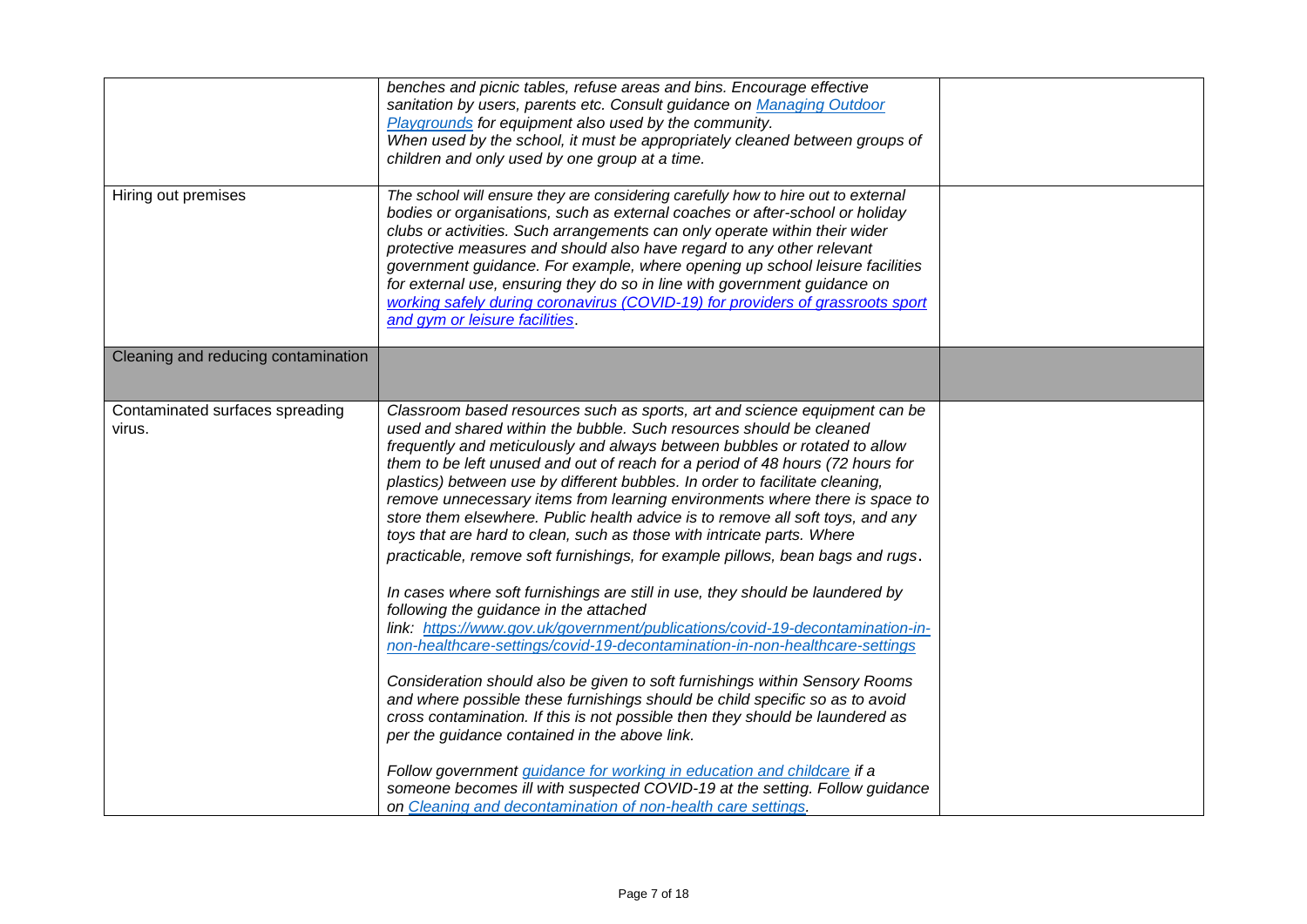| Shared resources and equipment<br>increasing spread                                        | All children to be provided with own equipment (either through provision by<br>parents or school) with no sharing of stationery and other equipment where<br>possible. Suitable procedures in place for managing access to items of 'heavy<br>use' such a photocopiers to reduce social distancing. Enhanced cleaning<br>regimes.                                                                                                                                                                                                 |  |
|--------------------------------------------------------------------------------------------|-----------------------------------------------------------------------------------------------------------------------------------------------------------------------------------------------------------------------------------------------------------------------------------------------------------------------------------------------------------------------------------------------------------------------------------------------------------------------------------------------------------------------------------|--|
| Cleaning staff and hygiene<br>contractor's capacity - providing<br>additional requirements | Discuss with cleaning staff the additional cleaning requirements. Ensure<br>cleaning products being used are suitable and that adequate supplies of<br>cleaning materials are available. See Safe working in education and childcare<br>for guidance on PPE and guidance on cleaning non-health care settings. Put in<br>place an enhanced cleaning schedule and establish more frequent cleaning of<br>shared areas or those used by different groups.                                                                           |  |
| Sufficient handwashing facilities for<br>staff and pupils                                  | All children and adults to wash hands on entry to site, with regular hand<br>washing throughout the day, constant reminders to children of necessary<br>routine and learning<br>Where a sink is not nearby, provide supervised access to hand sanitiser in<br>classrooms and other learning environments. Plan in regular access to facilities<br>throughout the day. Provide additional sinks where possible<br>Ensure enough handwash and sanitiser stations are available based on what<br>we have learned from usage to date. |  |
| Additional time for staff and pupils to<br>carry out handwashing                           | Frequent hand cleaning as part of normal routine. Stagger regular access to<br>handwashing facilities through the day. Build routines into behaviour<br>expectations and school culture.                                                                                                                                                                                                                                                                                                                                          |  |
| Handwashing practice with children                                                         | Review the guidance on hand cleaning and introduce handwashing songs for<br>younger children. Ensure that help is available for children and young people<br>who have trouble cleaning their hands independently. See guidance and<br>resources available at e Bug.<br>Consider risks around ingestion of sanitiser.                                                                                                                                                                                                              |  |
| Good respiratory hygiene                                                                   | Promote 'catch it, bin it, kill it' ensuring that enough tissues and bins are<br>available. Support should be provided for young children and those with<br>complex needs, particularly where children spit / use saliva. In such cases this<br>should be considered within the pupil's individual risk assessment.                                                                                                                                                                                                               |  |
| Sufficient supplies of soap and<br>cleaning products                                       | Sufficient supplies already in place. Maintain contact with suppliers and<br>contractors to ensure sufficient supplies and deliveries. Use regular detergents<br>and bleach. Review COSHH assessments (RA05) and implement additional<br>controls required where there has been any change in products.                                                                                                                                                                                                                           |  |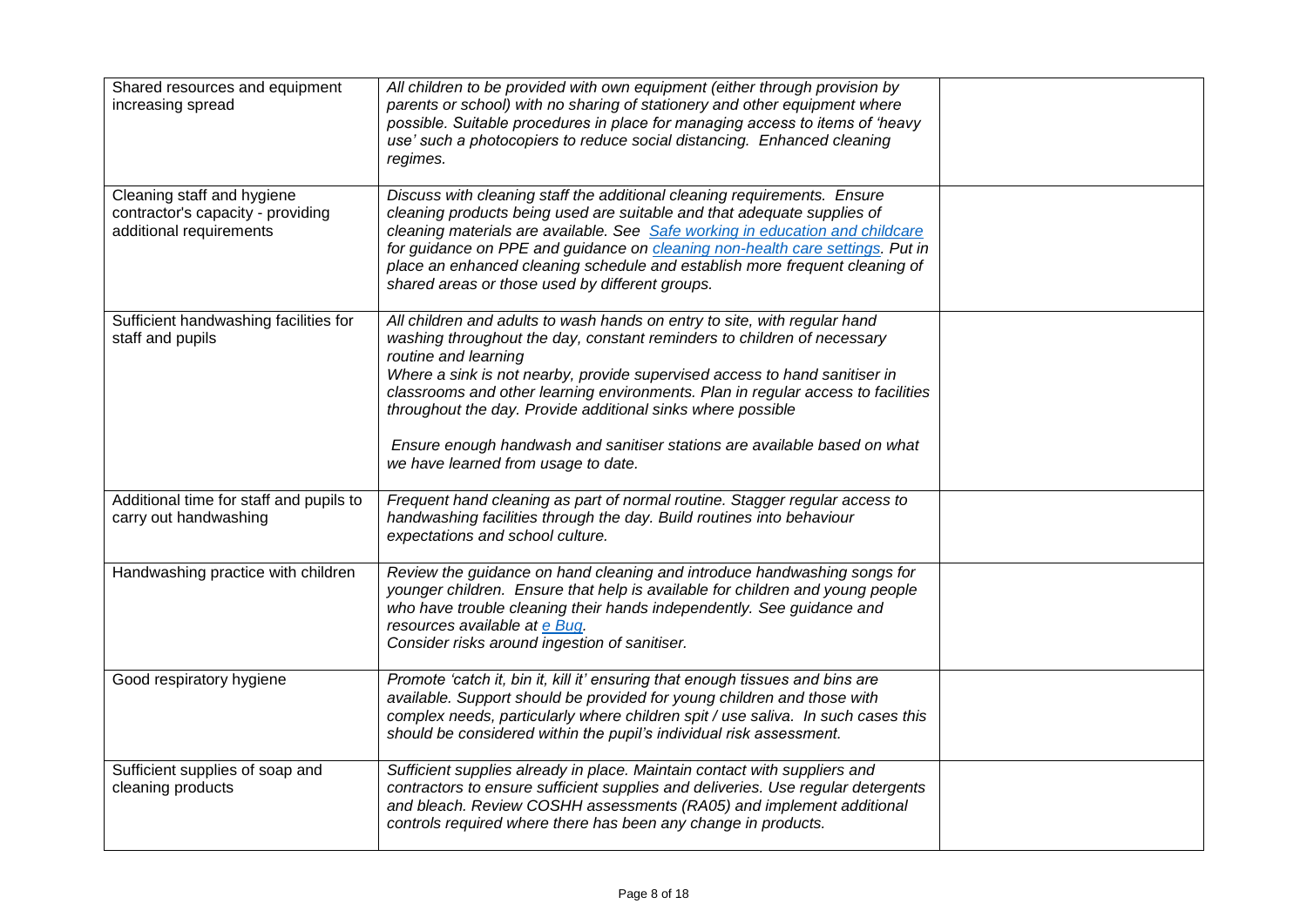| Toilets being overcrowded                                                                                                                                                                                                                             | Limit the number of children or young people who use the toilet facilities at one<br>time. Visiting the toilet one after the other if necessary. Designated toilets for<br>each group. Systems in place for regular cleaning throughout the day.                                                                                                                                                                                                                                                                                                                                                                                                                                                                                                                                                                                                                                                                                                                                                                                                                                                                                                                                                                                                                                                                                                                                                                                                                                                                                                                                                                                                                                                                                                                                                                                                                                                                                                                                                                                                                                                                                                                                                                                           |  |
|-------------------------------------------------------------------------------------------------------------------------------------------------------------------------------------------------------------------------------------------------------|--------------------------------------------------------------------------------------------------------------------------------------------------------------------------------------------------------------------------------------------------------------------------------------------------------------------------------------------------------------------------------------------------------------------------------------------------------------------------------------------------------------------------------------------------------------------------------------------------------------------------------------------------------------------------------------------------------------------------------------------------------------------------------------------------------------------------------------------------------------------------------------------------------------------------------------------------------------------------------------------------------------------------------------------------------------------------------------------------------------------------------------------------------------------------------------------------------------------------------------------------------------------------------------------------------------------------------------------------------------------------------------------------------------------------------------------------------------------------------------------------------------------------------------------------------------------------------------------------------------------------------------------------------------------------------------------------------------------------------------------------------------------------------------------------------------------------------------------------------------------------------------------------------------------------------------------------------------------------------------------------------------------------------------------------------------------------------------------------------------------------------------------------------------------------------------------------------------------------------------------|--|
| Staff related issues                                                                                                                                                                                                                                  |                                                                                                                                                                                                                                                                                                                                                                                                                                                                                                                                                                                                                                                                                                                                                                                                                                                                                                                                                                                                                                                                                                                                                                                                                                                                                                                                                                                                                                                                                                                                                                                                                                                                                                                                                                                                                                                                                                                                                                                                                                                                                                                                                                                                                                            |  |
| Staff measures to reduce contact<br>and transmission Covid-19. New<br>variant of the Covid-19 virus. It is<br>also noted that the new variant may<br>present an increased risk amongst<br>children and young people who<br>present as - asymptomatic. | When assessing the return to full opening in September the following section of<br>the DfE guidance must be followed:<br>https://www.gov.uk/government/publications/actions-for-schools-during-the-<br>coronavirus-outbreak/guidance-for-full-opening-schools#section-1-public-<br>health-advice-to-minimise-coronavirus-covid-19-risks<br>Where this cannot be met, then the school must record why and what<br>other control measures they will adopt.<br>All teachers and other staff can operate across different classes and year<br>groups in order to facilitate the delivery of the school timetable. Where staff<br>need to move between classes and year groups, they should try and keep their<br>distance from pupils and other staff as much as they can, ideally 2 metres from<br>other adults and should avoid close face to face contact and minimise time<br>spent within 1 metre of anyone. Similarly, it will not be possible when working<br>with many pupils who have complex needs or who need close contact care.<br>These pupils' educational and care support should be provided as normal.<br>When considering the return of non-teaching staff school leaders should<br>recognise the wider government policy that staff who can work from home<br>should do so and apply this where feasible (e.g. in administrative roles).<br>Focusing on control measures that reduce close contact, will reduce the<br>number of staff and pupils required to self-isolate when there are cases<br>within the school.<br>PHE have identified issues that have arisen in IMTs in schools and some<br>adjustments are being made by schools as a result. There may be difficult to<br>implement due to disruption to learning or operational issues. But schools are<br>also identifying that actually having positive cases and seeing the impact on<br>numbers being sent home to self-isolate (staff and pupils) will also affect<br>learning and operational issues.<br>Mitigating measures that will reduce the number of close contacts between<br>individuals and therefore numbers required to self-isolate as the result of a<br>positive case in the school:<br>Reducing bubble sizes,<br>$\mathcal{L}_{\rm{max}}$ |  |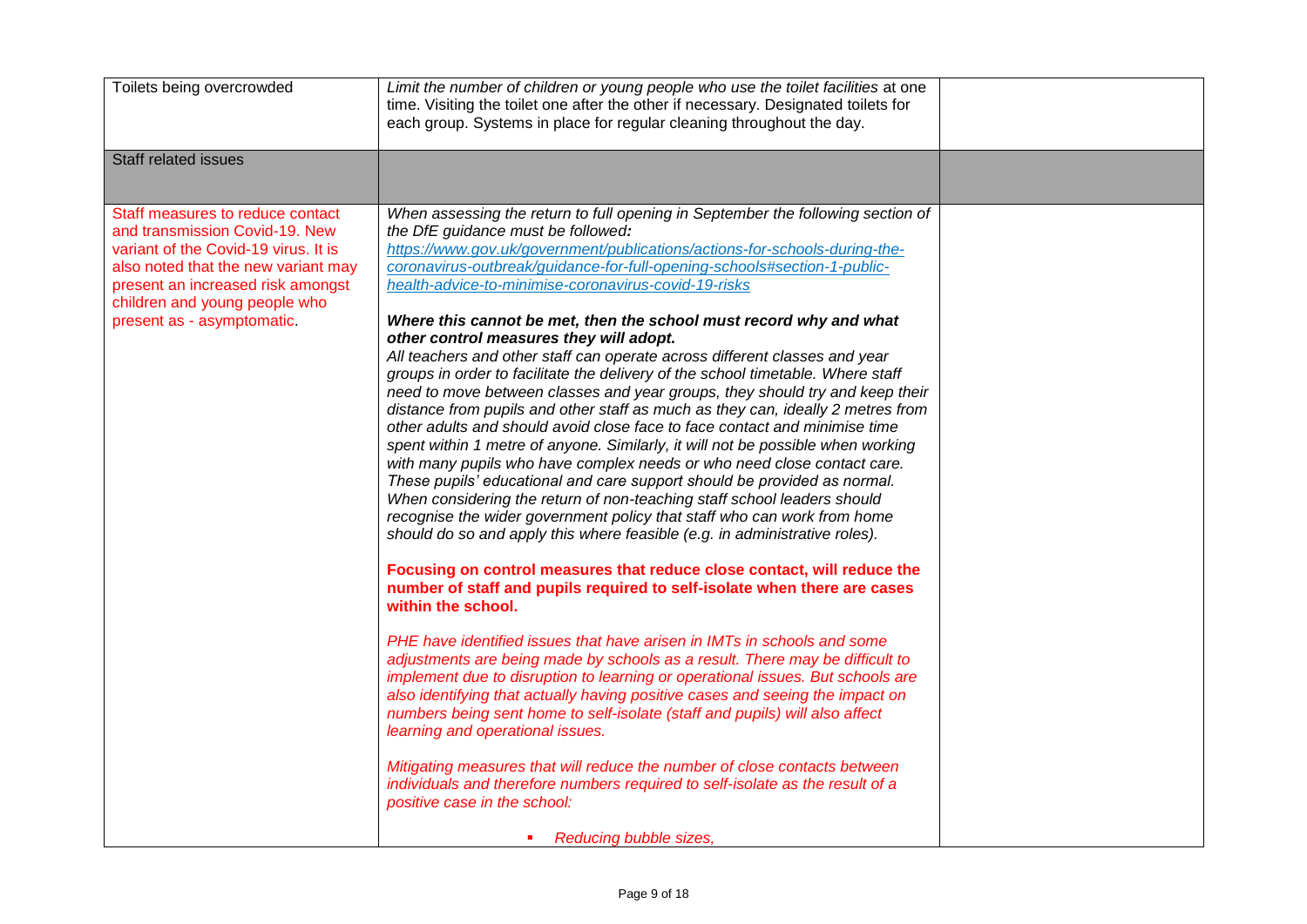|                                                                                                                                        | reducing face to face meetings (move to video calling<br><i>if appropriate),</i><br>reducing or eliminating the number of staff and pupils<br>mixing across year groups/classes at lunch, breaks,<br>staff rooms etc.<br>reducing or eliminating the movement around the<br>school of pupils and teaching staff,<br>reducing or eliminating the movement across bubbles<br>of pupils and teaching staff,<br>no car sharing between staff to school<br>keeping to the 2m distancing (for teachers especially)<br>if at all possible<br>Other measures that will reduce the spread of the virus in the school - face<br>coverings, thorough regular cleaning regimes throughout the day (of hands and<br>of hard surfaces/ high use touch points), catch it bin it kill it messages.                                                                     |  |
|----------------------------------------------------------------------------------------------------------------------------------------|--------------------------------------------------------------------------------------------------------------------------------------------------------------------------------------------------------------------------------------------------------------------------------------------------------------------------------------------------------------------------------------------------------------------------------------------------------------------------------------------------------------------------------------------------------------------------------------------------------------------------------------------------------------------------------------------------------------------------------------------------------------------------------------------------------------------------------------------------------|--|
| Managing supply teachers, visitors,<br>contractors and other temporary<br>visiting staff.                                              | Supply teachers, peripatetic teachers and/or other temporary staff can move<br>between schools. They should ensure they minimise contact and maintain as<br>much distance as possible from other staff. Specialists, therapists, clinicians<br>and other support staff for pupils with SEND should provide interventions as<br>usual. Schools should consider how to manage other visitors to the site, such<br>as contractors, and ensure site guidance on physical distancing and hygiene is<br>explained to visitors on or before arrival. Where visits can happen outside of<br>school hours, they should. A record should be kept of all visitors. It is important<br>that staff who are managing supply teachers, visitors, contractors and other<br>temporary visiting staff are conversant with SD and hygiene protocols within<br>the school. |  |
| Insufficient staff capacity to deal with<br>increased numbers of pupils -<br>Shortage of teachers to maintain<br>staff to pupil ratios | If there are any shortages of teachers to teach the number of classes,<br>appropriately trained teaching assistants can be allocated to lead a group,<br>working under the direction of a teacher. Careful planning of the year<br>groups/classes should be undertaken based on staff availability. Supply<br>teachers and other peripatetic staff can be engaged where necessary. See<br>'school Workforce' section of the DfE guidance:<br>https://www.gov.uk/government/publications/actions-for-schools-during-the-<br>coronavirus-outbreak/guidance-for-full-opening-schools#section-1-public-<br>health-advice-to-minimise-coronavirus-covid-19-risks                                                                                                                                                                                            |  |
| Anxiety levels of staff and community<br>causing breakdown in staffing ratios,<br>compromising group sizes.                            | Talk to staff about (and/or put in writing) the plans (for example, safety<br>measures, timetable changes and staggered arrival and departure times),                                                                                                                                                                                                                                                                                                                                                                                                                                                                                                                                                                                                                                                                                                  |  |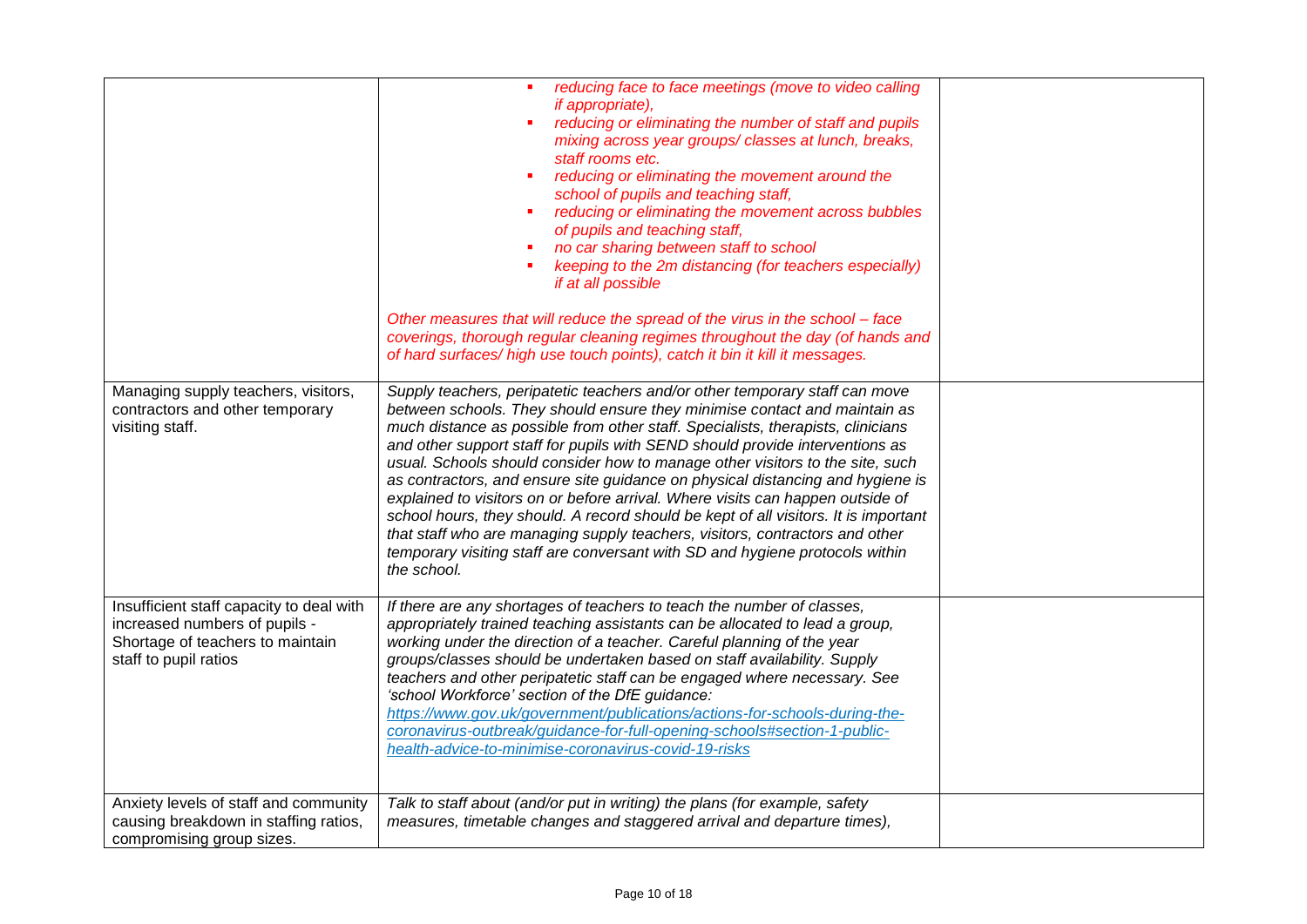|                                                                                                                                                           | including a discussion on whether training would be helpful. If appropriate,<br>seek GP or occupational health advice.<br>Where the member of staff has anxieties about returning, this conversation can<br>be held and recorded using the 'Risk assessment for all staff including<br>vulnerable groups' -<br>https://devoncc.sharepoint.com/:w:/s/PublicDocs/Education/ESoXeZkAQylLup<br>PG5VVG6yQB2iEFDD4pgkko5qBbtOSEkw?e=040Qiy<br>Further advice is available from HR if required.                                                                                                                                                                                                                                                                                                                                                                                                                                                                                            |  |
|-----------------------------------------------------------------------------------------------------------------------------------------------------------|-------------------------------------------------------------------------------------------------------------------------------------------------------------------------------------------------------------------------------------------------------------------------------------------------------------------------------------------------------------------------------------------------------------------------------------------------------------------------------------------------------------------------------------------------------------------------------------------------------------------------------------------------------------------------------------------------------------------------------------------------------------------------------------------------------------------------------------------------------------------------------------------------------------------------------------------------------------------------------------|--|
| Staff understanding of new changes<br>- safe practice at work & in<br>classroom. Teaching in a safe<br>environment                                        | Talk to staff about the plans (for example, safety measures, timetable changes<br>and staggered arrival and departure times), including discussing whether<br>training would be helpful.                                                                                                                                                                                                                                                                                                                                                                                                                                                                                                                                                                                                                                                                                                                                                                                            |  |
| Accessing testing arrangements are<br>clear for all staff                                                                                                 | Guidance about testing, including the NHS 'Test and Trace' service, is<br>available via this link https://inside.devon.gov.uk/task/guidance-for-dealing-<br>with-coronavirus-covid-19/essential-worker-testing/                                                                                                                                                                                                                                                                                                                                                                                                                                                                                                                                                                                                                                                                                                                                                                     |  |
| Conditions for use of fluid resistant<br>face mask and other equipment<br>when dealing with a symptomatic<br>child are clear and understood by<br>staff.  | If a child, young person or other learner becomes unwell with symptoms of<br>coronavirus while in their setting and needs direct personal care until they can<br>return home a face mask should be worn by the supervising adult if a distance<br>of 2 meters cannot be maintained.<br>If contact with the child or young person is necessary, then gloves, an apron<br>and a face mask should be worn by the supervising adult. If a risk assessment<br>determines that there is a risk of splashing to the eyes, for example from<br>coughing, spitting, or vomiting, then eye protection should also be worn<br>Ensuring that fluid resistant face masks are available for all schools and that a<br>supply is maintained.<br>https://www.gov.uk/government/publications/safe-working-in-education-<br>childcare-and-childrens-social-care/safe-working-in-education-childcare-and-<br>childrens-social-care-settings-including-the-use-of-personal-protective-<br>equipment-ppe |  |
| Assessment of all staff, including<br>high risk staff with vulnerable /<br>shielding family member, underlying<br>health conditions or other risk factors | Staff deemed to be clinically extremely vulnerable and clinically vulnerable can<br>return to school in the Autumn term subject to school leaders confirmation that<br>the school is 'covid-secure', i.e. that every reasonable step has been taken to<br>ensure the safety of children, staff, premises and community and that the full<br>measures as provided in the DfE guidance have been applied.<br>A risk assessment should be undertaken with clinically extremely vulnerable<br>and clinically vulnerable staff returning to the school, especially where they are<br>returning to the school for the first time since the pandemic commenced. A risk<br>assessment should also be undertaken (or reviewed/updated if one was<br>previously undertaken) with staff who may be anxious about returning to school                                                                                                                                                           |  |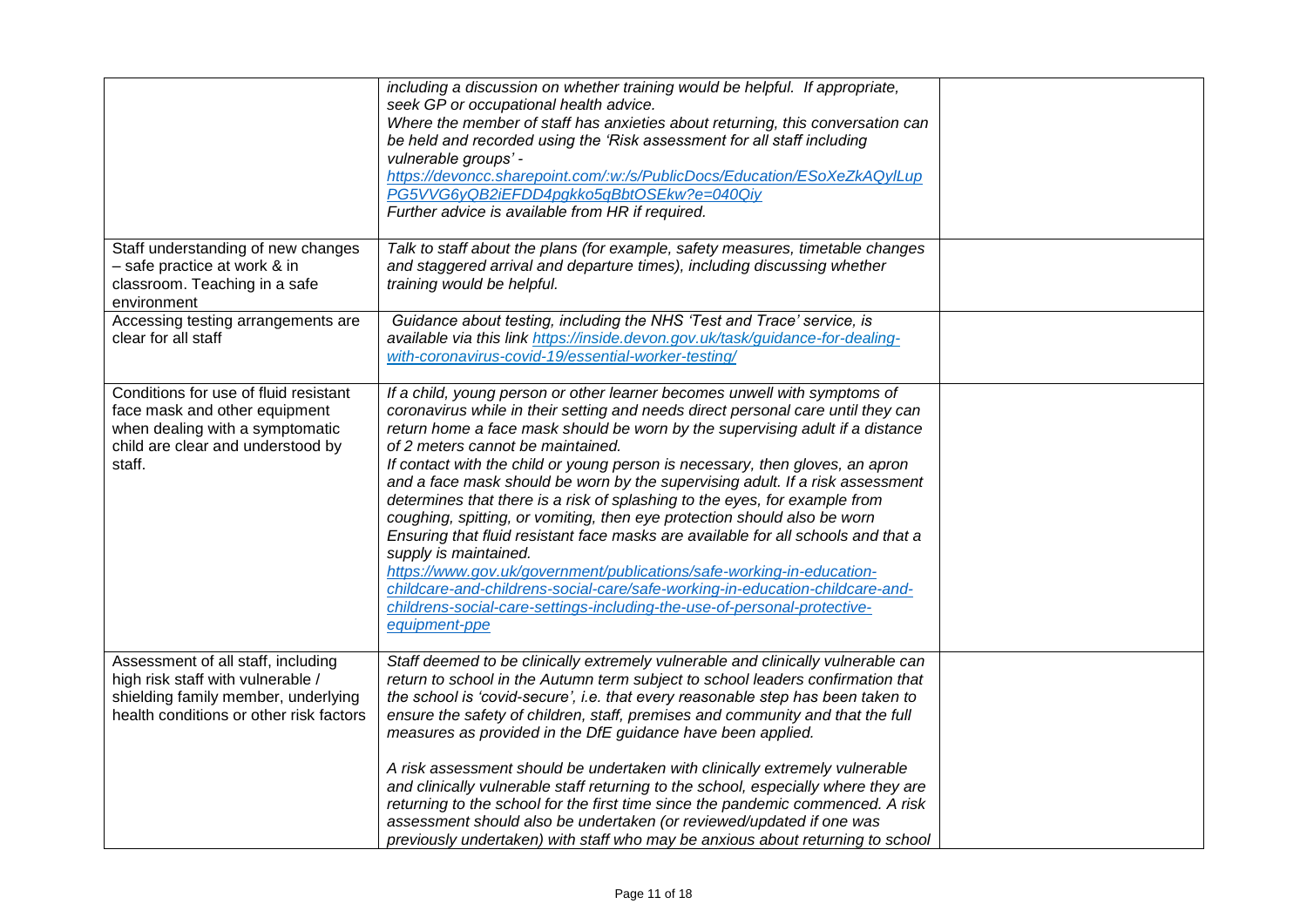|                                                             | and/or due to the increased numbers. The 'Risk assessment for all staff<br>including vulnerable groups' can be used to aid and record this assessment -<br>https://devoncc.sharepoint.com/:w:/s/PublicDocs/Education/ESoXeZkAQyILup<br>PG5VVG6yQB2iEFDD4pgkko5qBbtOSEkw?e=040Qiy                                                                                                                                                                                                                                                                                                                                                                                                                                                                                                                                                                                                                                                                                                                                                                                  |  |
|-------------------------------------------------------------|-------------------------------------------------------------------------------------------------------------------------------------------------------------------------------------------------------------------------------------------------------------------------------------------------------------------------------------------------------------------------------------------------------------------------------------------------------------------------------------------------------------------------------------------------------------------------------------------------------------------------------------------------------------------------------------------------------------------------------------------------------------------------------------------------------------------------------------------------------------------------------------------------------------------------------------------------------------------------------------------------------------------------------------------------------------------|--|
| Staff use of PPE                                            | All staff to have access to PPE if they request this, PPE obtained. All staff to<br>have training on PPE using guidelines, and this to be reviewed on a regular<br>basis, with reminders.<br>Pupils whose care routinely already involves the use of PPE due to their<br>intimate care needs will continue to receive their care in the same way. Follow<br>guidance<br>https://www.gov.uk/government/publications/safe-working-in-education-<br>childcare-and-childrens-social-care/safe-working-in-education-childcare-and-<br>childrens-social-care-settings-including-the-use-of-personal-protective-<br>equipment-ppe Guidance on the appropriate selection and use of PPE from<br>DCC can be found here: http://devon.cc/ppe                                                                                                                                                                                                                                                                                                                                |  |
| Use of PPE<br>Lack of understanding                         | Adequate training / briefing on use and safe disposal<br>Follow guidance on putting on and taking off standard PPE<br>https://www.gov.uk/government/publications/covid-19-personal-protective-<br>equipment-use-for-non-aerosol-generating-procedures and above guidance on<br>use in education settings.                                                                                                                                                                                                                                                                                                                                                                                                                                                                                                                                                                                                                                                                                                                                                         |  |
| <b>Lateral Flow testing (Primary staff</b><br>home testing) | Guidance on the coronavirus (COVID-19) LFT testing programme for<br>primary staff home.<br>It is also important to remember that the LFT for staff are only one part of<br>the process and although they are a way of identifying asymptomatic<br>individuals quickly, they are not a replacement for all other fundamental<br>mitigating measures previously in place but should be used alongside. It<br>is vitally important that schools who are using mass testing do not relax<br>other fundamental measures.<br><b>Key points</b><br>Recommended twice weekly before coming into school 3-4 days<br>apart<br><b>Read guidance and watch video</b><br>This process is not for releasing people early from Self Isolation<br>It is not mandatory DfE have created the link below for<br>asymptomatic testing for schools to follow. This area contains<br>additional information to support primary schools and staff in<br>preparing and operating home testing LFT.<br>https://drive.google.com/drive/folders/1X4fLxy6_ppmpmKrv3hT2<br><b>M6cduAN GS54</b> |  |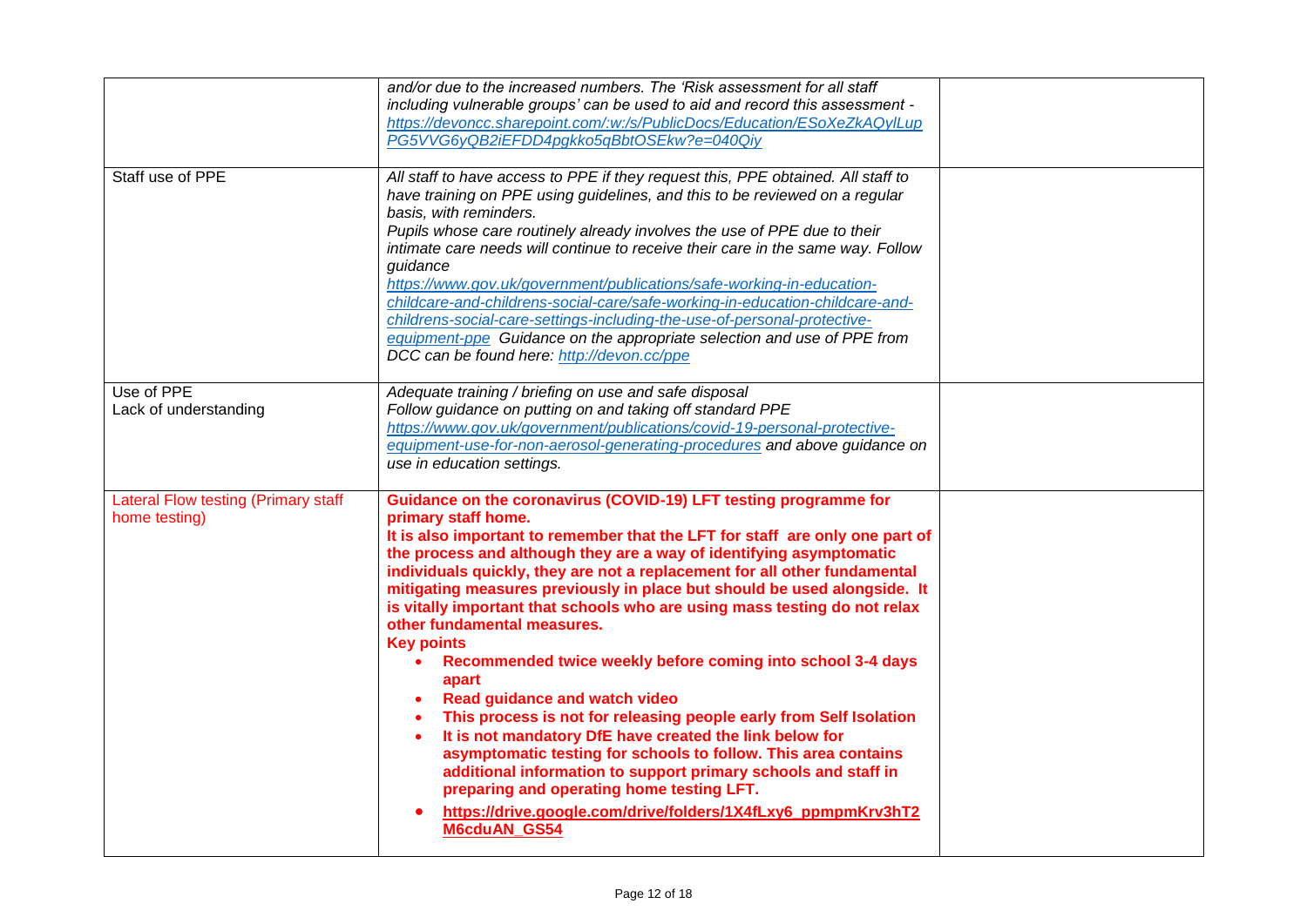| Dealing with suspected and            | Dealing with suspected and confirmed case/ cases and outbreak.                                                                                             |  |
|---------------------------------------|------------------------------------------------------------------------------------------------------------------------------------------------------------|--|
| confirmed case/ cases and outbreak.   | ALWAYS contact the local Health Protection Team if one of the following: 1)                                                                                |  |
|                                       | The symptomatic person has been admitted to Hospital 2) The Possible case                                                                                  |  |
|                                       | REFUSES testing 3) There are a cluster of possible cases/unexpected                                                                                        |  |
|                                       | increase in absenteeism 4) The Possible case has DEFINITE link to a<br>confirmed case 5) ALL confirmed cases.                                              |  |
|                                       |                                                                                                                                                            |  |
|                                       | If a child or staff member in your education setting becomes symptomatic, you                                                                              |  |
|                                       | should advise them to access testing through the normal channels.                                                                                          |  |
|                                       | However, in exceptional circumstances when you do not think a child or staff                                                                               |  |
|                                       | member would be able to access testing by these routes, you should consider<br>using one of the school provided home test kits to improve the chances that |  |
|                                       | the individual will get tested. See the DfE guidance on test kits for schools.                                                                             |  |
|                                       |                                                                                                                                                            |  |
|                                       | If you have any infection control concerns or questions, please call the South                                                                             |  |
|                                       | West Health Protection Team on 0300 303 8162 or email swhpt@phe.gov.uk.                                                                                    |  |
|                                       | If the matter is not urgent you can also email ask swhpt @phe.gov.uk.                                                                                      |  |
|                                       | For ALL SUSPECTED OR CONFIRMED CASE IN SCHOOL ALWAYS inform                                                                                                |  |
|                                       | the local authority by emailing educate.schoolspriorityalerts-                                                                                             |  |
|                                       | mailbox@devon.gov.uk.                                                                                                                                      |  |
|                                       | Devon County Council's Local Outbreak Management Plan (LOMP) is                                                                                            |  |
|                                       | available here: https://www.devon.gov.uk/coronavirus-advice-in-devon/lomp/. If                                                                             |  |
|                                       | there is a confirmed case, a complex situation or an outbreak is declared in                                                                               |  |
|                                       | your setting you may be asked to join an Incident Management Team or                                                                                       |  |
|                                       | Outbreak Control Team Meeting. Schools should up-date the Schools                                                                                          |  |
|                                       | <b>Emergency Plan</b> to incorporate the above links. The following resources<br>should also be referred to in the event of cases at the setting:          |  |
|                                       |                                                                                                                                                            |  |
|                                       | <b>Educational settings Action cards</b>                                                                                                                   |  |
|                                       | <b>PHE SW HPT: Flowchart for childcare and Educational settings V 4</b>                                                                                    |  |
|                                       |                                                                                                                                                            |  |
|                                       | Schools should also consider their contingency planning for outbreaks,                                                                                     |  |
| Pupil related issues                  | including local outbreaks - using the <b>Actions for Schools Guidance Section 5</b>                                                                        |  |
|                                       |                                                                                                                                                            |  |
|                                       |                                                                                                                                                            |  |
| Vulnerable groups who are clinically, | Shielding advice for all adults and children will pause on 1 August meaning that                                                                           |  |
| extremely vulnerable.                 | even the small number of pupils who will remain on the shielded patient list can<br>also return to school, as can those who have family members who are    |  |
|                                       | shielding. Covid-19 shielding guidance from the Royal College of Paediatrics                                                                               |  |
|                                       |                                                                                                                                                            |  |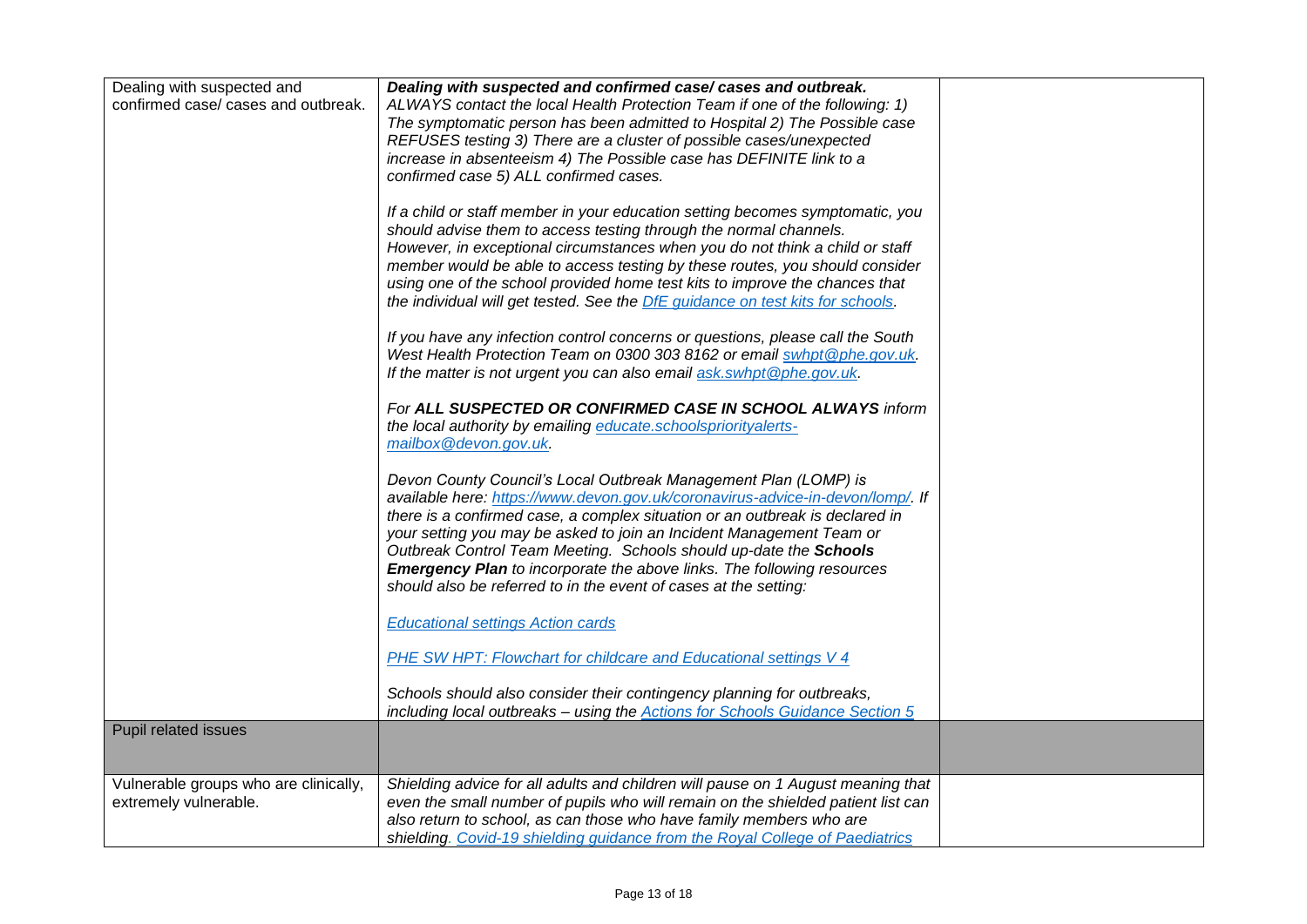|                                                           | for children and young persons should be followed, and those under the care<br>of a specialist encouraged to discuss their return to school. Any additional<br>temporary recommendations received from local health agencies due to<br>localised higher rates of transmission should be implemented as required.                                                                                                                                                                                                                                                                                   |  |
|-----------------------------------------------------------|----------------------------------------------------------------------------------------------------------------------------------------------------------------------------------------------------------------------------------------------------------------------------------------------------------------------------------------------------------------------------------------------------------------------------------------------------------------------------------------------------------------------------------------------------------------------------------------------------|--|
| Children with EHCP and pupils who<br>attend dual settings | A risk assessment should be completed before attendance. For dual settings<br>work through the system of controls collaboratively, enabling any risks<br>identified to be addressed and allowing the joint delivery of a broad and<br>balanced curriculum for the child                                                                                                                                                                                                                                                                                                                            |  |
| Pupils unable to follow guidance                          | Some pupils will need additional support to follow these measures.<br>Risk assessments completed where applicable<br>Appendix to behaviour policy adopted and all children made aware of this and<br>shared with parents                                                                                                                                                                                                                                                                                                                                                                           |  |
| Pupils equipment                                          | Pupils to limit the amount of equipment they bring into school each day, to<br>essentials as communicated<br>For individual and very frequently used equipment, such as pencils and pens,<br>staff and pupils have their own items that are not shared.                                                                                                                                                                                                                                                                                                                                            |  |
| Member of a class becoming unwell<br>with COVID-19        | If a child is awaiting collection, they will be moved to The Nest where they can<br>be isolated behind a closed door, depending on the age of the child and with<br>appropriate adult supervision if required. Ideally, a window should be opened<br>for ventilation. If it is not possible to isolate them, move them to an area which<br>is at least 2 metres away from other people. Ensure suitable PPE (including<br>fluid resistant face mask) is available at this location. When a child has<br>symptoms, parents will be asked to take siblings at same time as all will need<br>testing. |  |
| <b>School Uniform</b>                                     | Uniforms do not need to be cleaned any more often than usual, nor do they<br>need to be cleaned using methods which are different from normal.                                                                                                                                                                                                                                                                                                                                                                                                                                                     |  |
| <b>Transport</b>                                          |                                                                                                                                                                                                                                                                                                                                                                                                                                                                                                                                                                                                    |  |
| Wider public transport                                    | It is the law that you must wear a face covering when travelling in England on<br>public transport. Some people don't have to wear a face covering including for<br>health, age or equality reasons. Some transport staff may not wear a face<br>covering if it is not required for their job. You should also wear a face covering<br>in other enclosed spaces where it is difficult to maintain social distancing. For                                                                                                                                                                           |  |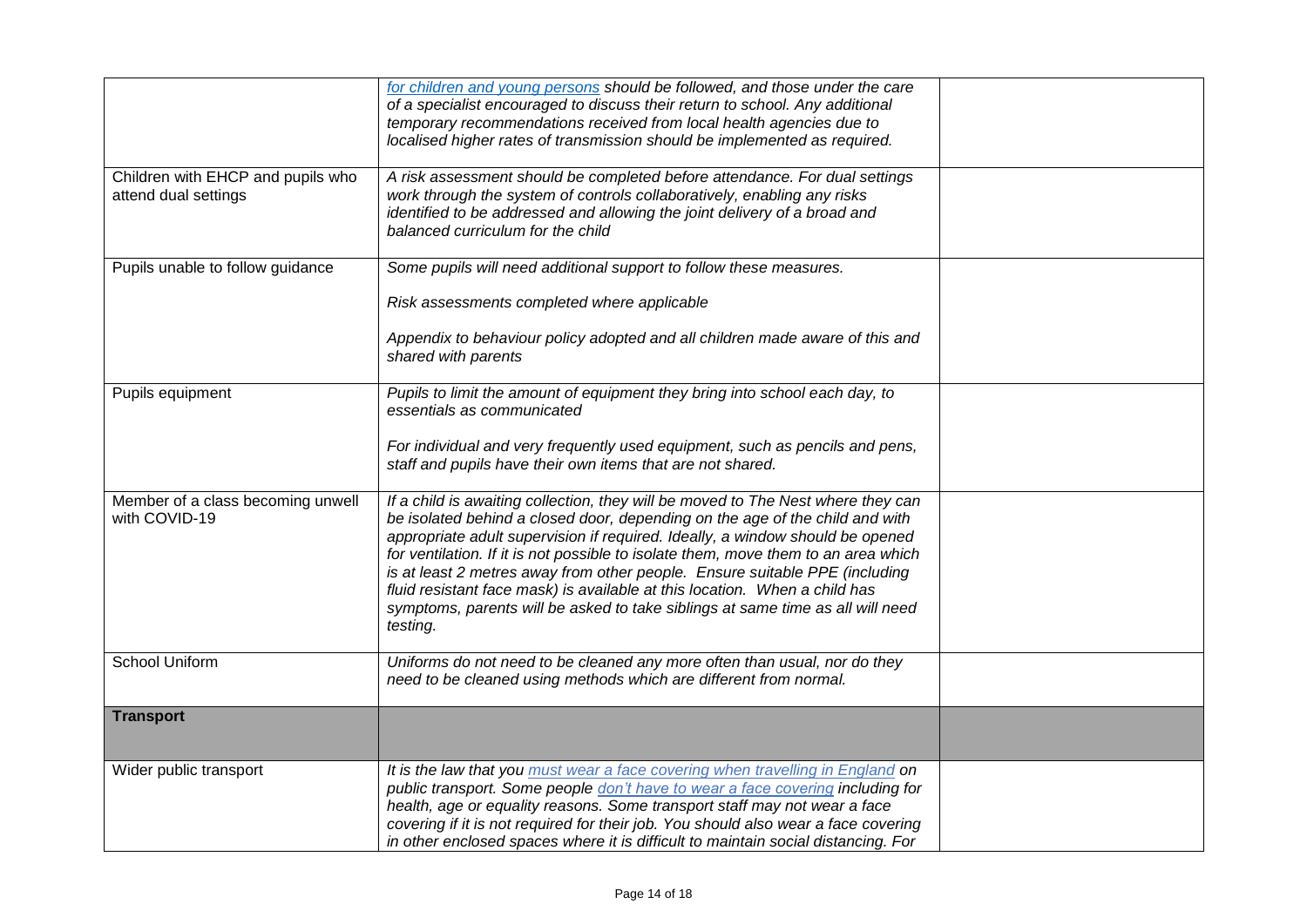|                                                                                 | example, at stations and in taxis and private hire vehicles. A taxi driver or<br>private hire vehicle operator may be entitled to refuse to accept you if you do<br>not wear a face covering.                                                                                                                                                                                                                                                                                                                                                                                                                                                                                                                                                                                                                                                                                                                                                         |  |
|---------------------------------------------------------------------------------|-------------------------------------------------------------------------------------------------------------------------------------------------------------------------------------------------------------------------------------------------------------------------------------------------------------------------------------------------------------------------------------------------------------------------------------------------------------------------------------------------------------------------------------------------------------------------------------------------------------------------------------------------------------------------------------------------------------------------------------------------------------------------------------------------------------------------------------------------------------------------------------------------------------------------------------------------------|--|
| <b>Curriculum considerations</b>                                                |                                                                                                                                                                                                                                                                                                                                                                                                                                                                                                                                                                                                                                                                                                                                                                                                                                                                                                                                                       |  |
| Planned return to normal curriculum<br>in all subjects by Summer Term 2021      | Substantial modification to the curriculum may be needed at the start of the<br>year, so teaching time should be prioritised to address significant gaps in<br>pupils' knowledge with the aim of returning to the school's normal curriculum<br>content by no later than summer term 2021. Currently the objective is to<br>continue with the full curriculum in September                                                                                                                                                                                                                                                                                                                                                                                                                                                                                                                                                                            |  |
| Suspension of some subjects for<br>some pupils in exceptional<br>circumstances. | Currently theplan is not to do this                                                                                                                                                                                                                                                                                                                                                                                                                                                                                                                                                                                                                                                                                                                                                                                                                                                                                                                   |  |
| Music, dance and drama activities                                               | Schools should note that there may be an additional risk of infection in<br>environments where you or others are singing, chanting, playing wind or brass<br>instruments or shouting and also in drama and dance activities.<br>This applies even if individuals are at a distance. Schools should consider how<br>to reduce the risk, particularly when pupils are playing instruments or singing in<br>small groups such as in music lessons by, for example, physical distancing and<br>playing outside wherever possible, limiting group sizes to no more than 15,<br>positioning pupils back-to-back or side-to-side, avoiding sharing of instruments,<br>and ensuring good ventilation. Singing, wind and brass playing should not take<br>place in larger groups such as school choirs and ensembles, or school<br>assemblies. Schools should also consider Guidance for Music, Dance and<br>Drama as well as Guidance for the Performing Arts |  |
| Practical science, art and D&T<br>lessons                                       | Guidance from CLEAPSS should be followed when planning practical lessons,<br>using resources such as the Guide to doing practical science work during<br>Covid-19, Guide to doing practical work in D&T, food and art, Carrying out<br>practical science work in non-lab environments and for primaries Practical<br>activities in a bubble. Schools must ensure that they stay up to date with the<br>latest guidance in these specialist areas.                                                                                                                                                                                                                                                                                                                                                                                                                                                                                                     |  |
| Physical activity in schools                                                    | Pupils will be kept in consistent groups, sports equipment thoroughly cleaned<br>between each use by different individual groups, and contact sports avoided.<br>Outdoor sports have been prioritised where possible, and large indoor spaces<br>used where it is not, maximising distancing between pupils and paying<br>scrupulous attention to cleaning and hygiene. This is particularly important in a<br>sports setting because of the way in which people breathe during exercise.<br>External facilities can also be used in line with government guidance for the<br>use of, and travel to and from, those facilities. Schools should refer to the<br>following advice:                                                                                                                                                                                                                                                                      |  |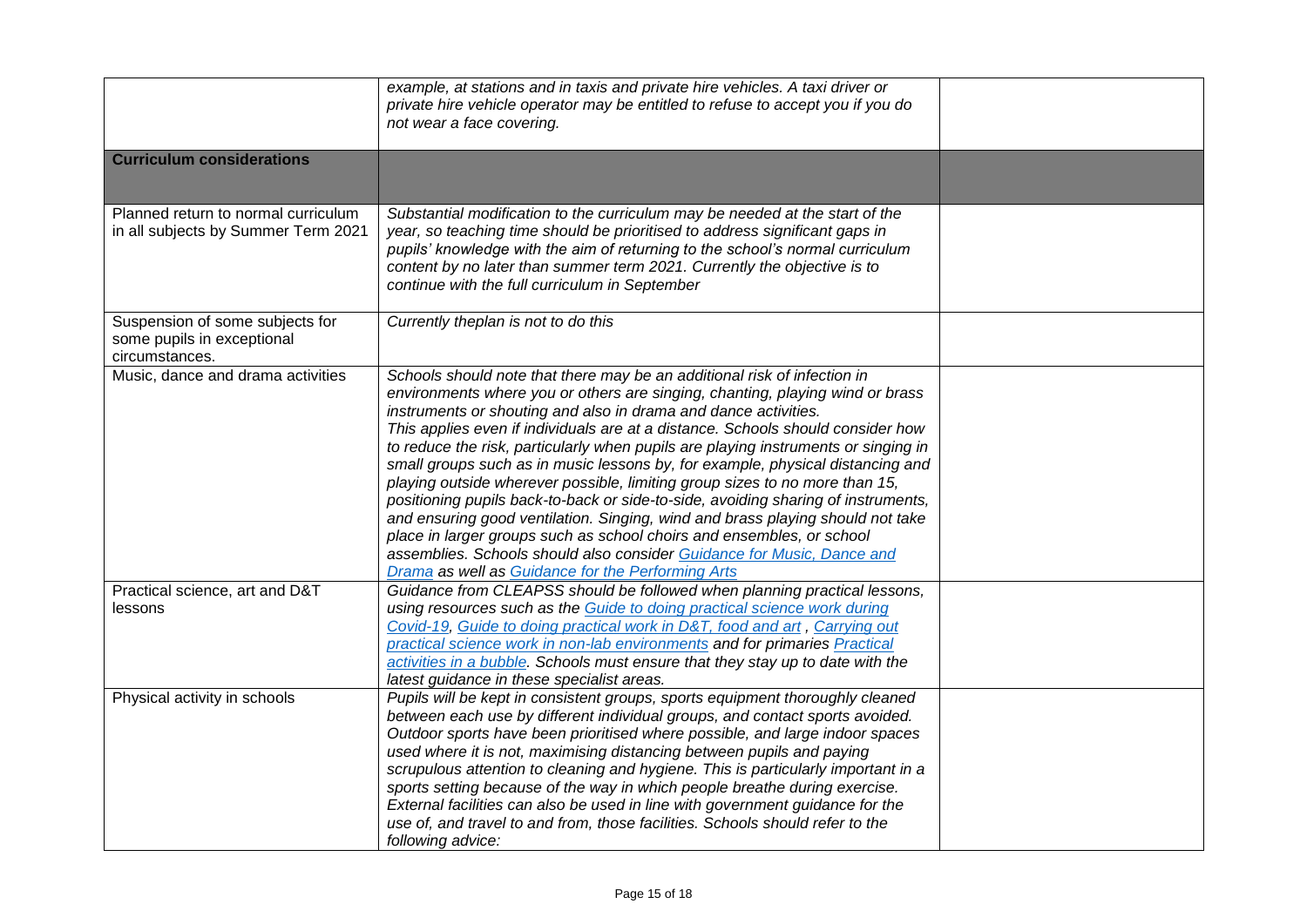|                                                                                                                                                  | guidance on the phased return of sport and recreation and guidance<br>$\bullet$<br>from Sport England for grassroot sport<br>advice from organisations such as the <b>Association for Physical</b><br><b>Education and the Youth Sport Trust</b><br>Schools are able to work with external coaches, clubs and organisations for<br>curricular and extra-curricular activities where they are satisfied that this is safe<br>to do so. Schools should consider carefully how such arrangements can<br>operate within their wider protective measures.<br>Activities such as active miles, making break times and lessons active and<br>encouraging active travel help enable pupils to be physically active while<br>encouraging physical distancing. |  |
|--------------------------------------------------------------------------------------------------------------------------------------------------|------------------------------------------------------------------------------------------------------------------------------------------------------------------------------------------------------------------------------------------------------------------------------------------------------------------------------------------------------------------------------------------------------------------------------------------------------------------------------------------------------------------------------------------------------------------------------------------------------------------------------------------------------------------------------------------------------------------------------------------------------|--|
| <b>Educational visits</b>                                                                                                                        | All educational visits should be planned and risk assessed following the usual<br>school procedures and taking into consideration the Covid-19 DfE travel<br>guidance for educational settings For additional information check with<br>EVOLVE guidance on website.                                                                                                                                                                                                                                                                                                                                                                                                                                                                                  |  |
| Groups of children mixing resulting in<br>risk of more widespread transmission                                                                   | Children will be in class bubbles or EY bubble and groups do not mix to enable<br>track and trace and self-isolation where necessary. All actions have been<br>taken to limit interaction, no sharing of rooms and social spaces between<br>groups. It is accepted that the youngest children cannot socially distance from<br>each other or staff.<br>Large gatherings such as assemblies will be avoided                                                                                                                                                                                                                                                                                                                                           |  |
| Provision of food                                                                                                                                |                                                                                                                                                                                                                                                                                                                                                                                                                                                                                                                                                                                                                                                                                                                                                      |  |
| Food prepared on premises is<br>compliant with Covid - 19 health and<br>hygiene guidance                                                         | School kitchen will comply with the Guidance for food businesses on<br>coronavirus (COVID-19)                                                                                                                                                                                                                                                                                                                                                                                                                                                                                                                                                                                                                                                        |  |
| Catering staff are operating in a safe<br>environment                                                                                            | Catering staff to follow the relevant aspects of government guidance for food<br>premises: https://www.gov.uk/guidance/working-safely-during-coronavirus-<br>covid-19/restaurants-offering-takeaway-or-delivery                                                                                                                                                                                                                                                                                                                                                                                                                                                                                                                                      |  |
| Communications with parents and<br>others                                                                                                        |                                                                                                                                                                                                                                                                                                                                                                                                                                                                                                                                                                                                                                                                                                                                                      |  |
| Parents, contractors and other staff<br>entering or working in the building -<br>school complying with external<br>requirements for staff safety | Tell parents, carers or any visitors, such as suppliers, not to enter the education<br>or childcare setting if they are displaying any symptoms of coronavirus. Inform<br>all visitors, suppliers, and contractors that only pre-arranged calls will be allowed                                                                                                                                                                                                                                                                                                                                                                                                                                                                                      |  |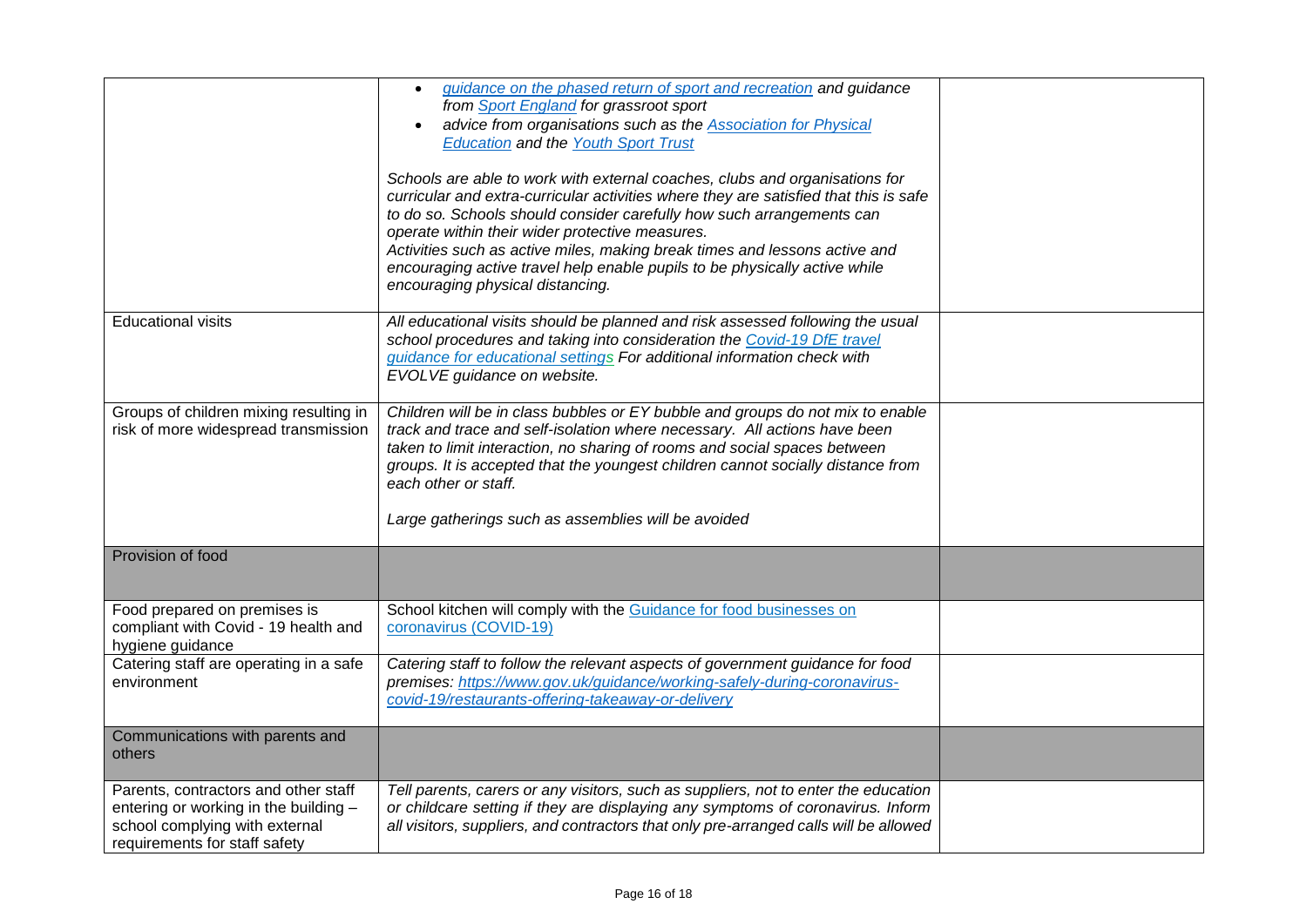|                                                                                                                        | on site. Signs publish a site telephone number in case of immediate access<br>required.                                                                                                                                                                                                                |  |
|------------------------------------------------------------------------------------------------------------------------|--------------------------------------------------------------------------------------------------------------------------------------------------------------------------------------------------------------------------------------------------------------------------------------------------------|--|
| Suppliers understanding and<br>complying with new arrangements                                                         | Discuss new arrangements with suppliers and deliveries to be arranged for<br>quiet times or outside school hours                                                                                                                                                                                       |  |
| Communications to parents and staff                                                                                    | Regular communications                                                                                                                                                                                                                                                                                 |  |
| Pupils and families anxious about<br>return                                                                            | Support in place to address concerns and communications with parents on<br>measures in place to reduce anxiety. Clear messaging on expectations for<br>attendance and identification of those who may be disengaged, disadvantaged<br>or vulnerable and where catch up funding may need to be applied. |  |
| Parent aggression<br>due to anxiety and stress.                                                                        | Tell parents their allocated drop off and collection times and the process for<br>doing so, including protocols for minimising adult to adult contact (for example,<br>which entrance to use) to reduce anxiety                                                                                        |  |
| Oversight of the governing body                                                                                        |                                                                                                                                                                                                                                                                                                        |  |
| Lack of governor oversight during the<br>COVID-19 crisis leads to the school<br>failing to meet statutory requirements | The governing body continues to meet regularly via online platforms. The<br>governing body agendas are structured to ensure all statutory requirements<br>are discussed and school leaders are held to account for their implementation.                                                               |  |
|                                                                                                                        | The Headteacher's report to governors includes content and updates on how<br>the school is continuing to meet its statutory obligations in addition to covering<br>the school's response to COVID-19.                                                                                                  |  |
|                                                                                                                        | Regular dialogue with the Chair of Governors and those governors with<br>designated responsibilities is in place.                                                                                                                                                                                      |  |
|                                                                                                                        | Minutes of governing body meetings are reviewed to ensure that they<br>accurately record governors' oversight and holding leaders to account for<br>areas of statutory responsibility.                                                                                                                 |  |

| <b>Section</b> | List Actions / Additional Control<br><b>Measures</b> | Date action to be<br>carried out | Person Responsible |
|----------------|------------------------------------------------------|----------------------------------|--------------------|
|----------------|------------------------------------------------------|----------------------------------|--------------------|